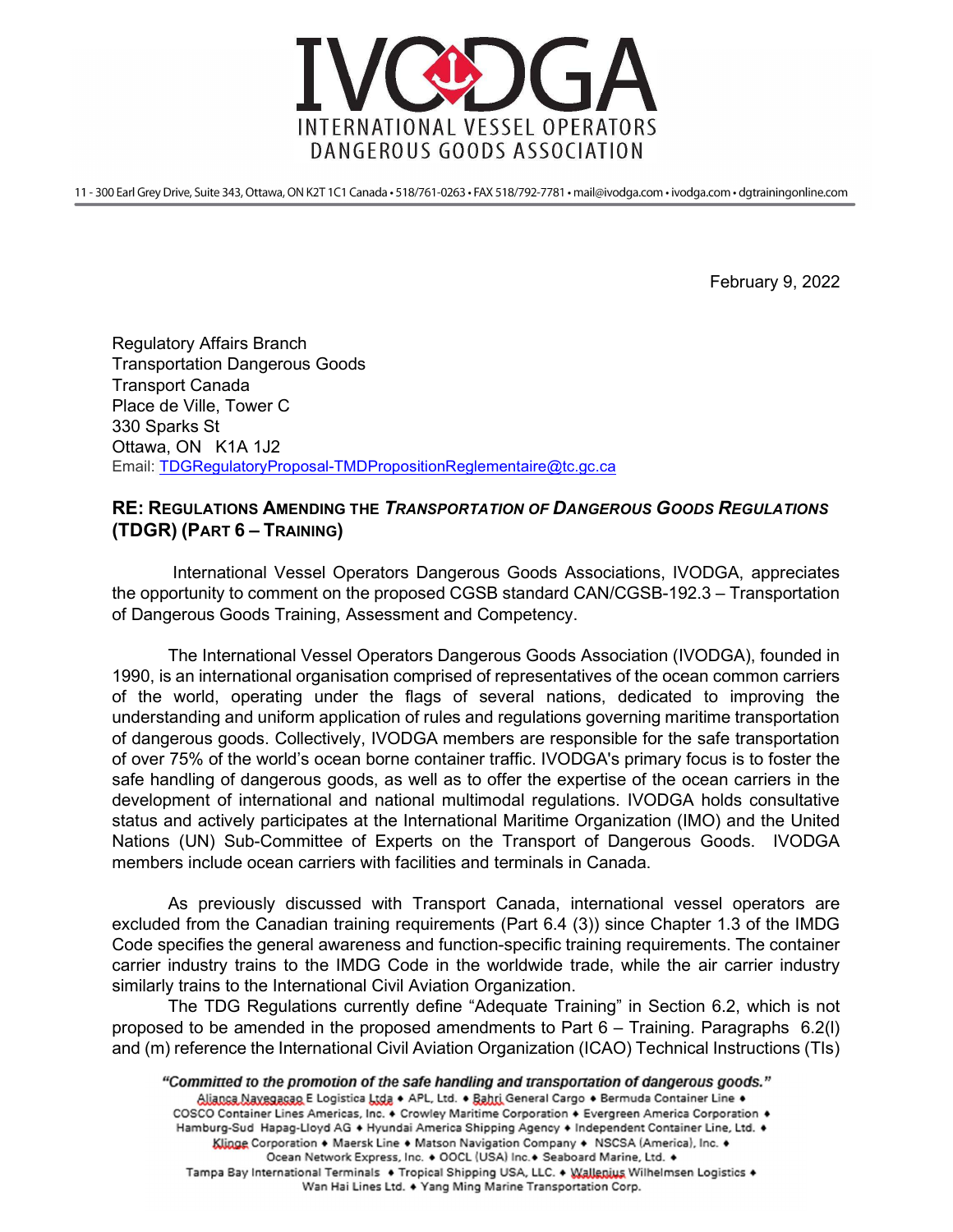and the International Maritime Dangerous Goods (IMDG) Code. These paragraphs allow for training to be completed in compliance with the provisions of the ICAO TIs and the IMDG Code respectively if the appropriate Part of the TDG Regulations is also included in the training. Thus, for transportation by vessel, training must comply with the requirements of the IMDG Code and to those country specific differences that impact our operations. IVODGA considers it duplicative to repeat the information contained in the IMDG Code and/or the ICAO TIs in the new CGSB training standard. Yet, while the ICAO TIs are referenced in the standard, the IMDG Code is not. This becomes a clear problem when the information found in Schedule 1 of the TDG Regulations and the Dangerous Goods List found in Chapter 3.2 of the IMDG Code do not contain the same information (i.e., missing UN numbers, etc.).

While our concerns are primarily for the international container carrier viewpoint, we would also like to express concerns about the following.

First, IVODGA believes that employers should have the option to combine general awareness and function‐specific training and ensure that assessments are focused to their business activities. Employers should be responsible for ensuring that the training and assessments are adequate for their employees.

Second, IVODGA members operate on a global basis, including facilities and terminals in Canada. As such, IVODGA supports regulations that require training of TDG employees. However, due to the multi-national nature of our industry, it is not practical to be able to comply with prescriptive, country-specific regulations regarding training. Impractical or overly burdensome training regulations may also encourage some employers to "off‐shore" TDG functions to other countries with less stringent training requirements, possibly resulting in a decreased level of safety and compliance as well as potential loss of jobs. IVODGA support global harmonization to the extent possible but these proposed amendments to Part 6 – Training do not seem to be moving quite in that direction.

Given that many IVODGA members operate in both Canada and the U.S., IVODGA suggests closer harmonization with the TDG training and testing requirements with those in U.S. 49 CFR, under the Canada - U.S. Regulatory Cooperation Council (RCC) initiatives. Please note that the U.S. DOT requires employers to determine training and testing based on job function, as stated in U.S. 49 CFR § 172.702(a) and (d).

IVODGA would like to encourage Transport Canada to accommodate the function‐specific training requirements and recommendations for shore‐side personnel, in Chapter 1.3 of the International Maritime Organization (IMO) International Maritime Dangerous Goods (IMDG) Code. IVODGA would also like to remind Transport Canada that moving to a CBTA approach in the TDG Regulations should not unnecessarily burden or penalize employers who are already implementing successful training programs.

IVODGA would also like to point out that some tasks or terms used in the TDG Regulations are not used in the IMDG Code (i.e., means of containment, emergency response assistance plans, dangerous goods safety marks). Additionally, there are some concept in the IMDG Code that are non-existent int the TDG Regulations, such as segregation of dangerous goods when talking about loading large means of containment.